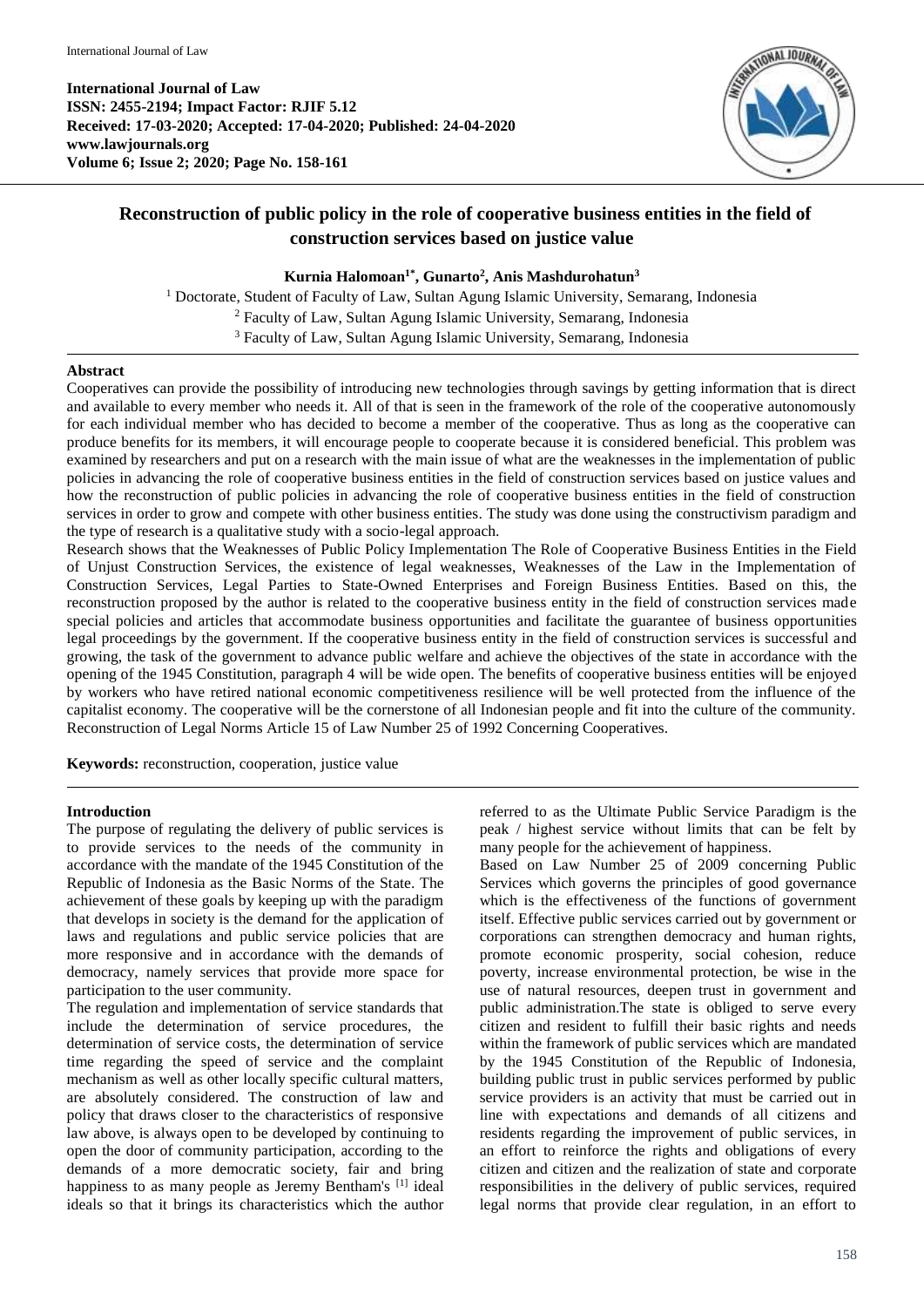improve quality and guaranteeing the provision of public services in accordance with the general principles of good governance and corporation and to provide protection for every citizen and citizen from abuse of authority in the administration of public services [2].

Theoretically the source of strength is cooperatives as business entities in the context of economic life. The savings that can be a source of cooperative strength are not limited to their economic value. That power can also be sourced from non-economic factors which have an indirect influence on the economic activities of community members and cooperative business entities. The benefits of this cooperative are always related to economic and social benefits. Because cooperatives in addition to providing economic benefits also have attention and concern for social aspects such as education, social environment, the environment, and others. In this case the cooperative has another strength because the cooperative can provide the possibility of introducing new technology through savings by getting information that is direct and available to every member who needs it. All of that is seen in the framework of the role of the cooperative autonomously for each individual member who has decided to become a member of the cooperative. Thus as long as the cooperative can produce benefits for its members, it will encourage people to cooperate because it is considered beneficial.

The above problems make the writer interested to make this research of the policy of public services regarding the development of construction services cooperatives, where the main problems examined by the author are as follows:

- 1. What are the weaknesses in the implementation of public policy in advancing the role of cooperative business entities in the field of construction services based on justice values?
- 2. How is the reconstruction of public policies in advancing the role of cooperative business entities in the field of construction services based on justice values?

## **Method of Research**

The paradigm that is used in the research this is the paradigm of constructivism which is the antithesis of the understanding that lay observation and objectivity in finding a reality or science knowledge <sup>[3]</sup>. Paradigm also looked at the science of social as an analysis of systematic against *Socially Meaningful Action* through observation directly and in detail to the problem analyzed*.*

The research in writing this dissertation is a qualitative research. Writing aims to provide a description of a society or a certain group of people or a description of a symptom or between two or more symptoms.

Approach (approach*)* the research is to use the approach *of*  Socio-Legal<sup>[4]</sup>, which is based on the norms of law and the theory of the existing legal enforceability of a sociological viewpoint as interpretation or interpretation.

As for the source of research used in this study are:

- 1. Primary Data, is data obtained from information and information from respondents directly obtained through interviews and literature studies.
- 2. Secondary Data, is an indirect source that is able to provide additional and reinforcement of research data. Sources of secondary data in the form of: Primary Legal Material and Secondary Legal Materials and Tertiary Legal Material.

In this study, researchers used data collection techniques, namely literature study, interviews and documentation. In this study, the researcher is a key instrument that is the researcher himself who plans, collects, and interprets the data <sup>[5]</sup>. Qualitative data analysis is the process of searching for, and systematically compiling data obtained from interviews, field notes and documentation by organizing data into categories, describing it into units, synthesizing, compiling into patterns, selecting important names and what will be studied and make conclusions.

## **Research Result and Discussion**

#### **1. Weaknesses in the implementation of public policy in advancing the role of cooperative business entities in the field of construction services based on justice values**

If a policy is like a product from a machine, then when the machine has high quality systems and components, the product it produced will also good in quality. If it is assumed that the Indonesian political and governance system after reform is better than before, then the logic of the policies produced by the system is also better in its process and content.

From this illustration, it can be interpreted that a number of public policies that were born from a socio-political system that is more democratic than before, will produce a public policy, which at least is formally procedural better than before when the socio-political system of government is still authoritarian centralism.

In many cases this is so, although in a number of cases, especially from a number of existing articles or provisions contain "innate defects" which indicate that the sociopolitical system and government that are better labeled are not working properly as they should. The existence of thousands of local regulations which were later revoked because they were considered contrary to the higher provisions or by other reasons were the proof. The existence of a number of laws which were later annulled in a number of articles by the Constitutional Court (MK) is also evidence that a product system which is considered better, does not automatically produce something good because it is not a machine whose elements consist of inanimate objects. It is a "social machine" that is strongly influenced by the strategic environment in which the machine is and what it wants to achieve.

Public policy as a political product that was born in an increasingly democratic socio-political system, which should have better quality than before, does not have to be linear in logic, because not a few of the past's policy products are also classified as good and are still applied today. Not because of anomalies and paradoxical conditions when the policies that are born in a democratic system the contents and substance are considered bad or even worse than similar policies produced by the system that are considered worse than they are now, because once again the components that run and become parts of the system are humans or social beings and not inanimate objects. Required many conditions to make a good system produces something good and quality.

Public policy is a political product, so political elements come to color the resulting policy. It becomes a problem if the political color is not proportional, for example, it is dominated by certain colors and interests or the result of "cattle trading", so that the dominant color appears in certain articles and other dominant colors and other articles.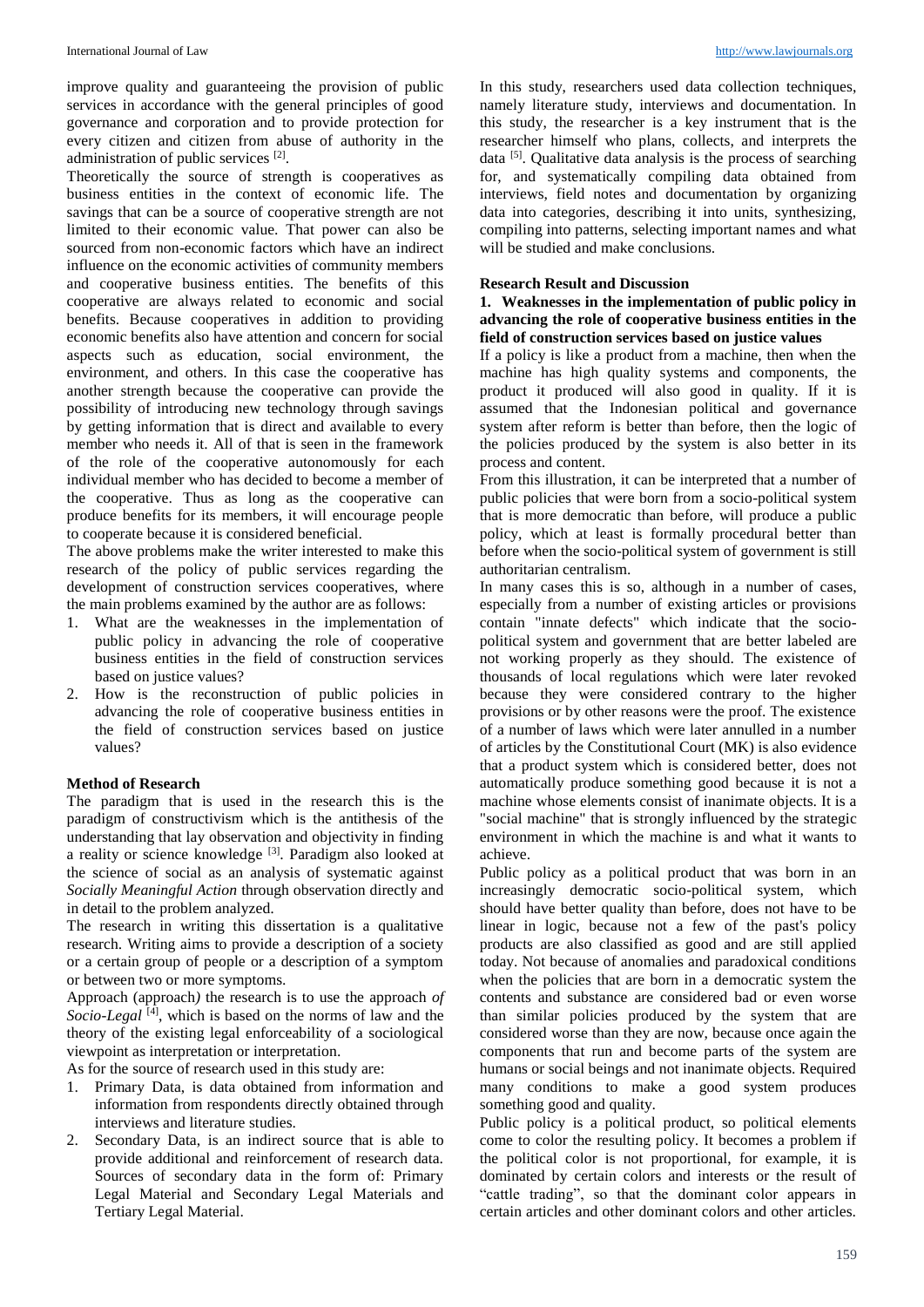As a political product, it is full of political interests of groups or groups, but the proportionality of interests and harmony becomes something very important to be considered to produce good policies [6].

The policy making process cannot be separated from the bureaucracy as an executor who knows the exact conditions of the field. The role of bureaucracy is very important in policy making because bureaucrats have more expertise and sufficient knowledge to make a policy that suits their needs, and so that the existing problems can be resolved.

Most of the policies made are initiated by the bureaucracy and subsequently discussed in parliament, but sometimes it does not rule out the design of policies made by the bureaucracy to only accommodate their own interests, and there is an asynchronous or struggle for interests between the legislature and the bureaucracy in policy making.

A good policy is not a policy produced by a simple majority  $(50 + 1)$ , nor is it an absolute majority or acclamation because it is only a way to make decisions. A good policy is a policy taken through a good system and a good process. If a public policy is a product of political compromise in the sense of the politics of cattle trade, then since the policy was born it has brought an inherent defect or created a number of loopholes.

Despite the fact that there are still a number of public policy reform products that contain a number of innate and flawed defects (loopholes), it must be admitted that in substance and also the process of making them, the current public policy is better than before. The better quality of policy can be tested through a series of the latest theoretical concepts, because from the beginning the policy was indeed made with reference to the latest conceptual developments. From this perspective public policy that is born in a democratic system is better, because it is indeed an improvement from the previous policy, apart from that there are a number of articles in the policy that contain fatal defects.

In the sphere of community life, including in the sphere of government, there are tensions between what should be and what becomes reality, which always creates its own gaps and problems for stakeholders. What should always be at a conceptual level and what happens on the ground becomes a historical fact.

Public policy can be seen as a phenomenon of social movements <sup>[7]</sup>. In the implementation of public policy, including in the field of transportation, namely the provision of cooperative business entity facilities in the field of passenger construction services, the state administration law and its apparatus play a very large role, because the state gives authority to the authorities to carry out the interests and welfare of the people directly, so that the state functions become active.

The law has been made to regulate the community, the community is required to obey the law and as a consequence of violations of the law committed is punishment. This is very ineffective, and tends to become increasingly violations. Such a legal paradigm must be changed, from laws governing to serving laws, from humans to laws to laws to humans, and from laws that govern towards laws that motivate [8].

During this time, state administrative law which consists of various kinds of regulations aimed at organizing government and administrative services to the public tend to be used by certain parties for their own interests. Services that are supposed to be aimed at the general public are

sometimes turned into community services to the state, even though the state actually stands for the interests of the people who founded it. This means that bureaucrats really must provide the best service to the community [9].

#### **2. Reconstruction of public policies in advancing the role of cooperative business entities in the field of construction services based on justice values**

The Cooperative Business Entity in the Field of Construction Services should be able to enter all business sectors so as to be able to contribute optimally in development. Cooperatives in a broader economic level, so far the cooperative is only saving and borrowing and distribution, even though it's like a success story in Europe, cooperatives can go into all business sectors. The role of cooperatives in the direction of national development is to realize cooperatives as drivers of competitive and sustainable development. The effort was carried out through increasing the contribution of cooperative exports in national exports, increasing the participation of cooperatives in national infrastructure development, increasing the role of cooperatives in financial services, developing national tourism, global production chains, and enhancing cooperative synergies with Village-Owned Enterprises (BUM Desa).

The Government should also continue to encourage cooperatives to play a role in infrastructure development. Examples of Cooperative Business Entities that have played a role in the infrastructure sector are the Semen Gresik Citizens Cooperative which has contributed to providing construction material for several national construction companies. This is realized if the coaching is done in earnest.Cooperative business entities need to play an even greater role in supporting the growth of financial services with professional management.

Examples of Savings and Loans Cooperatives (KSP) or Savings and Loans Units (USP) as of July 5, 2017 are 10.7 million people with a business capital of Rp 57.8 trillion. One of the national secondary cooperatives, *Kopelindo Infrastruktur* Cooperatives has played a role as a provider of construction materials for several national construction companies [10].

The Role of Business Entities in legal Provisions explains that they are grouped again into (1) private-owned enterprises (BUMS), (2) state-owned enterprises, and (3) cooperatives. Explanation of various types of business entities, the role of government as regulator of business entities, and functions of business entities.

The Value of Reconstruction of Public Policy The Role of Cooperative Business Entity in the Field of Construction Services Based on Justice Value is the Public Policy on cooperative business entities in the field of justice-based construction services in Indonesia requires reforms / changes to provide business opportunities to cooperatives as a construction business entity that is able to grow and develop at the level of BUMN successful one. Cooperative business entities in the field of construction services will advance the welfare of members, namely experts and workers. This business entity system will help the government advance the welfare of the community and build the national economic order in order to realize a developed, just and prosperous society based on Pancasila and the 1945 Constitution.

The organizational structure of the construction services